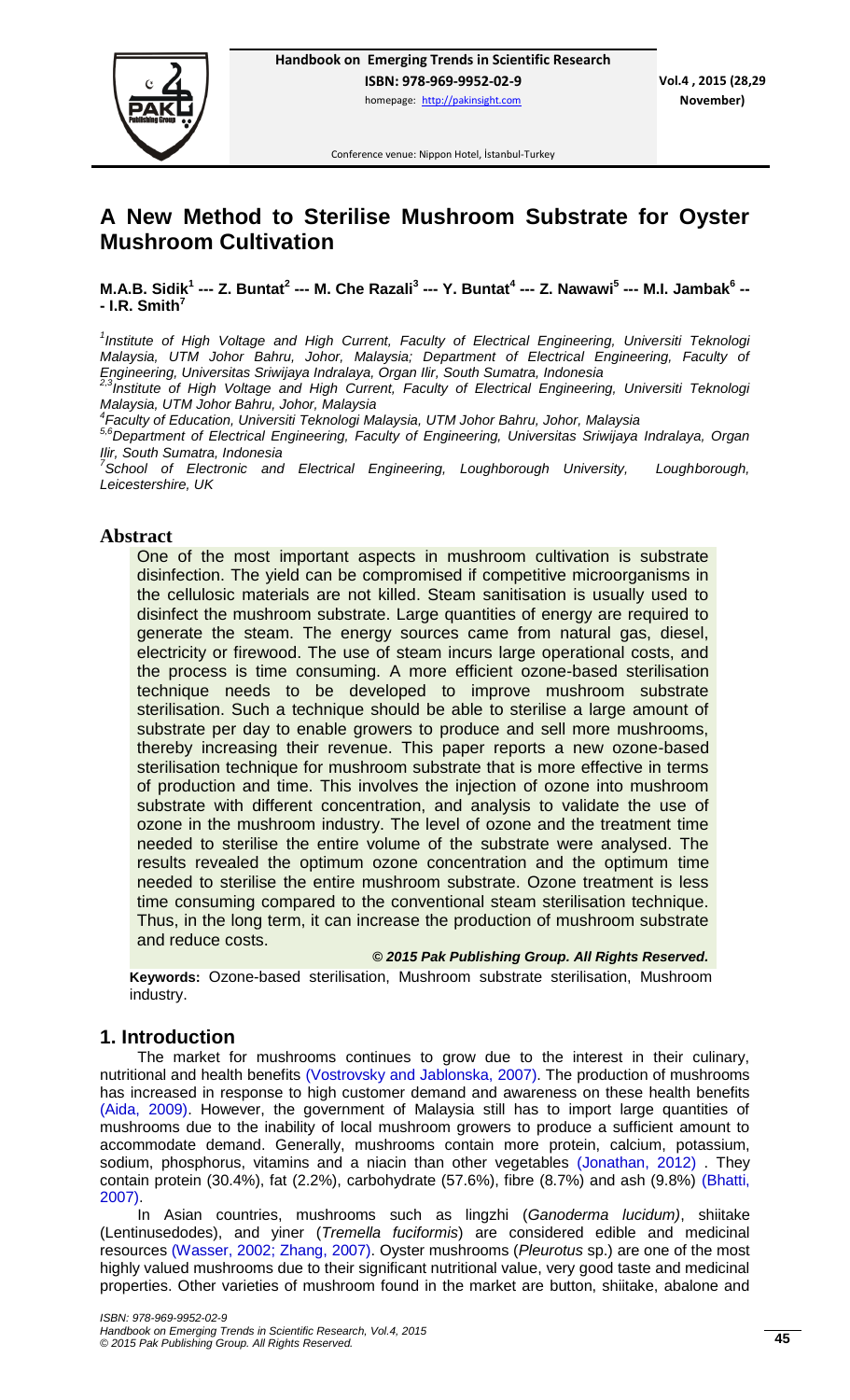lingzhi. Mushrooms are considered a source of extraordinary power and virility and are used in the preparation of many continental dishes. They can be used treat a multitude of illnesses, such as migraine, headache, hypertension, arthritis, bronchitis, asthma, anorexia, gastritis, haemorrhoids, hypercholesterolemia, nephritis, dysmenorrhea, constipation, lupus erythematosis, hepatitis, leukopenia, cardiovascular problems and cancer, including leukaemia [\(Wasser, 2002;](#page-6-1) [Cheung, 2012\)](#page-5-3).

Oyster mushrooms are commonly cultivated by most local growers in Malaysia. Many countries, such as Africa, Asia and Latin America, are involved in the cultivation of oyster mushrooms [\(Kurtzman and Ralph, 2010\)](#page-5-4). The production technology is relatively simple, and the materials used as substrate in oyster mushroom production are relatively cheap [\(Ficior,](#page-5-5)  [2006\)](#page-5-5). Oyster mushrooms show good adaptability to a variety of temperature ranges, making it possible to grow them almost all year round without the need for controlled climatic conditions [\(Ahmad, 2011;](#page-5-6) [Chitamba, 2012\)](#page-5-7). There are 40 species of oyster mushroom in the genus Pleurotus [\(Jayakumar, 2011\)](#page-5-8). They can be cultivated on a wide range of cellulosic materials [\(Ficior, 2006\)](#page-5-5).

Prior to spawning, the mushroom substrate has to undergo a disinfection process to prevent different pathogens (bacteria, moulds or pests) affecting the mushroom development and yield. Killing competitive fungi will permit faster, better and more uniform spawning and will assure better resistance to future infections [\(Ficior, 2006\)](#page-5-5). Therefore, the mushroom yield will be higher and qualitatively superior. Several disinfection methods have been implemented, including pasteurisation [\(Royse, 2003\)](#page-5-9). In pasteurisation, the substrate is pasteurised by passing an air-steam mixture through the substrate at  $650^\circ$  C for 1 hour and using electrical stimulation to reduce unwanted fungi [\(Takaki, 2007\)](#page-6-3). The conventional method uses a steam oven (autoclave).

The steam oven inactivates all fungi, bacteria, viruses and bacteria spores in the mushroom substrate as shown in Figure 1. High-temperature steam must be constantly produced at around 121 $\degree$ C (250 $\degree$  F) or 0.5 bar at average cycle times of 6–8 hours to effectively sanitise the mushroom substrate and to ensure complete biological inactivation. Subsequently, the steamed substrate is allowed to cool down for approximately 6 hours before spawning. The total time consumed is about 12–14 hours. To complete the process, a large amount of heat must be generated, and large quantities of energy are needed. Energy produced from natural gas, diesel and electricity is essential for the mushroom substrate disinfection process. Rapid increases in energy costs and the time-consuming nature of the sanitisation process system have major implications for operating margins and costs of mushroom farms. This, in turn, has a dramatic impact on the ability of mushroom farms to fulfil the needs of their customers.



**Fig-1.** Conventional (oven)/autoclave treatment system

Ozone treatment have been widely used in industry to control odours, water and wastewater treatment [\(Omer and Walker, 2011\)](#page-5-10). Interest in ozone applications for agriculture and food processing has increased in recent years. In 2001, ozone was declared as a GRAS (generally recognised as safe) substance by the FDA [\(Smilanick, 2003\)](#page-6-4) .

Ozone is a highly reactive form of oxygen where three molecules are bonded together. One of the oxygen atoms has a weak bond and is readily available to transfer electrons. This allows for the transfer of electrons between the contaminant and the ozone molecule. Thus, when one atom of ozone detects a contaminant molecule, it breaks away from the other two atoms and attaches itself to the contaminant. When the single oxygen atom combines with the other organic substances, it results in a biocidal action and creates a microscopic explosion. This particular biocidal action is triggered by the reaction of ozone with the double bonds of fatty acids in bacterial cell walls, membranes and the protein capsid of viruses. In bacteria, the oxidation results in a change in cell permeability and leakage of cell contents into solution.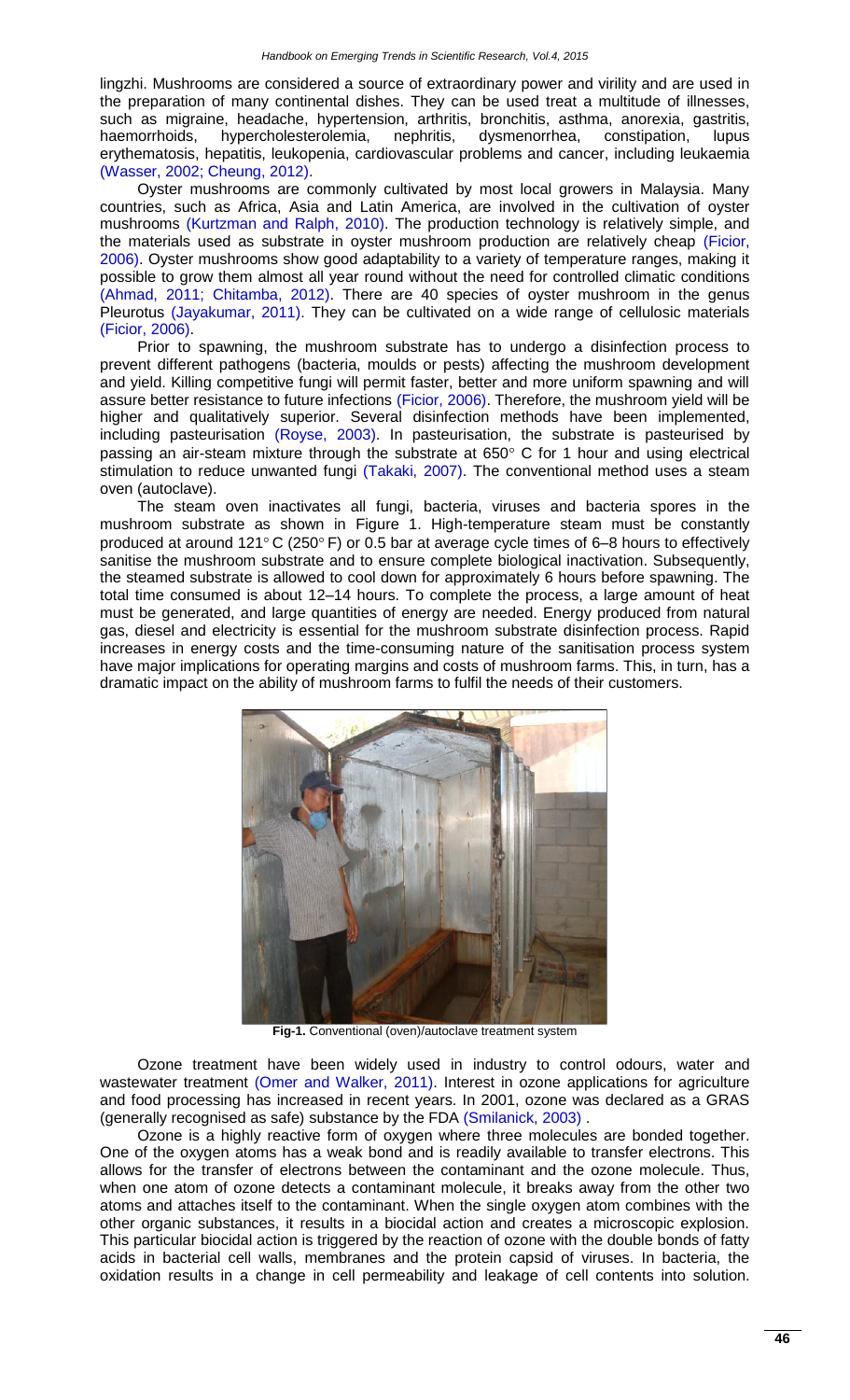Ozone attacks these cell walls, breaking down membranes and the ultrastructural components of the organism [\(Bocci, 2009;](#page-5-11) [Arvanitoyannis, 2012\)](#page-5-12).



**Fig-2.** Ozone treatment system

As ozone treatment is less time consuming then the convention disinfection technique, it will be more cost effective in the long term. By using an ozone sterilising process, a greater amount of substrate (estimated as six times higher than with the conventional technique) can be sterilised per day. The time taken to kill the bacteria and fungi in the substrate is about half an hour or less, depending on the concentration of ozone, with less than 10 minutes of ozone settle-down time.

In the present study, the ozone treatment system shown in Figure 2 was introduced as a new method of sterilising mushroom substrate. The aim was to reduce the time taken to disinfect the mushroom substrate and to identify the optimum ozone concentrations that effectively kill the pathogens inside the substrate. Consequently, more mushrooms can be grown and cultivated.

#### **2. Material and Methods**

The study was carried out at the Institute of High Voltage and High Current, Faculty of Electrical Engineering, Universiti Teknologi Malaysia, Malaysia. A laboratory experiment was conducted using 10 bags of mushroom substrate to study the viability of ozone as a sterilising agent for mushroom substrate. The process flow of mushroom cultivation and the ozone sterilisation system are shown in Figure 3 and Figure 4, respectively.

The substrate was prepared using sawdust (93%), rice bran (5%) and gypsum (2%) on a dry condition, and the substrate was mixed thoroughly with water. The substrate was placed in polypropylene bags. About 800 g of medium was packed into each bag, and 10 bags of mushroom substrate were used as the samples for the study.

The experiment involved the sterilising process of mushroom substrate by injecting certain amount of ozone concentration. These processes were carried out to determine the optimum concentration of ozone applied to effectively kill all fungi, microbes, bacteria, viruses and bacteria spores in the substrate. This had been verified by monitoring the process of mycelium colonisation inside the substrate after inoculation of oyster mushroom spawn. Complete mycelium colonisation throughout the substrate indicated the successful of sterilizing process and the optimum ozone concentration could be determined.



**Fig-3.** Flow chart of mushroom cultivation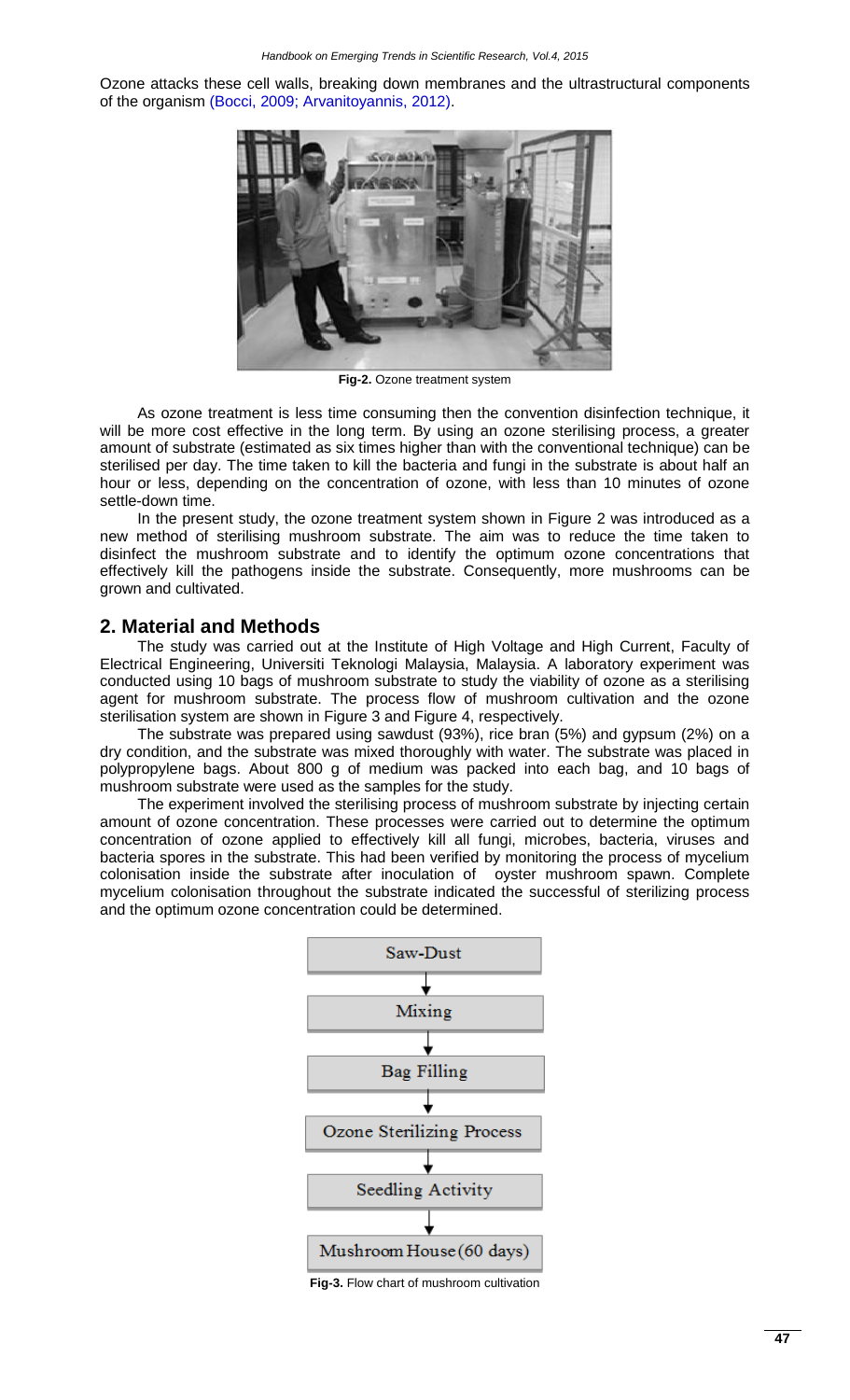

**Fig-4.** Ozone sterilising system

Figure 4 shows the ozone sterilising system used in the experiment. Ten samples of substrates filled in black PVC bags were injected with different concentrations of ozone at a concentration ranging from 50 ppm to 500 ppm for a period of 30 minutes. The treated sawdust substrate in the bags was then inoculated with approximately 2 g of oyster mushroom spawn and incubated in a dark chamber for 60 days at a temperature of 28–30° C until full colonisation by mycelium was attained. The growth of the mycelium (linear length) in each bag was measured with a measuring tape at 6-day intervals. Using these data, the spawn run rate (cm/day) was determined for every spawn type. When the mycelium fully covered the substrate bag (spawn run completed) and the completion of spawn running in the substrate bag was recorded. The bags were later transferred to the mushroom cropping room where they were opened to trigger fructification.

The optimum concentration of ozone was defined as the minimum concentration able to kill all the bacteria and fungi in the substrate within a specified time. The success of the ozone treatment at different concentrations was monitored and expressed in terms of the growth rate of the mycelium in each sawdust substrate. The treatment time and the ozone concentration were used to evaluate the effectiveness of the ozone treatment, and the optimum concentration and optimum treatment time were determined.

#### **3. Results and Discussion**

Figure 5(a) shows 10 samples of mushroom substrate treated with different ozone concentrations after inoculated with oyster mushroom spawn. Figure 5(b) shows the growth of mycelium in the 10 samples of mushroom substrate after 10 days. The results showed that the mushroom samples treated with 150 ppm ozone concentration and higher led to normal growth of mycelium in the substrate. This result indicates that an ozone concentration of 150 ppm or higher is sufficient to kill bacteria and microorganisms in mushroom substrate within a specified time (half an hour). However, at an ozone concentration of 100 ppm and lower, the samples showed no development of mycelium.



**Fig-5.** Ten samples of mushroom substrate treated with different ozone concentrations after (a) 1 day, (b) 10 days (c) 30 days, (d) 40 days, (e) 50 days and (f) 60 days, except Figure 5(f), which had only 8 samples. 1=50 ppm, 2=100 ppm, 3=150 ppm, 4=200 ppm, 5=250 ppm, 6=300 ppm, 7=350 ppm, 8=400 ppm, 9=450 ppm, 10=500 ppm.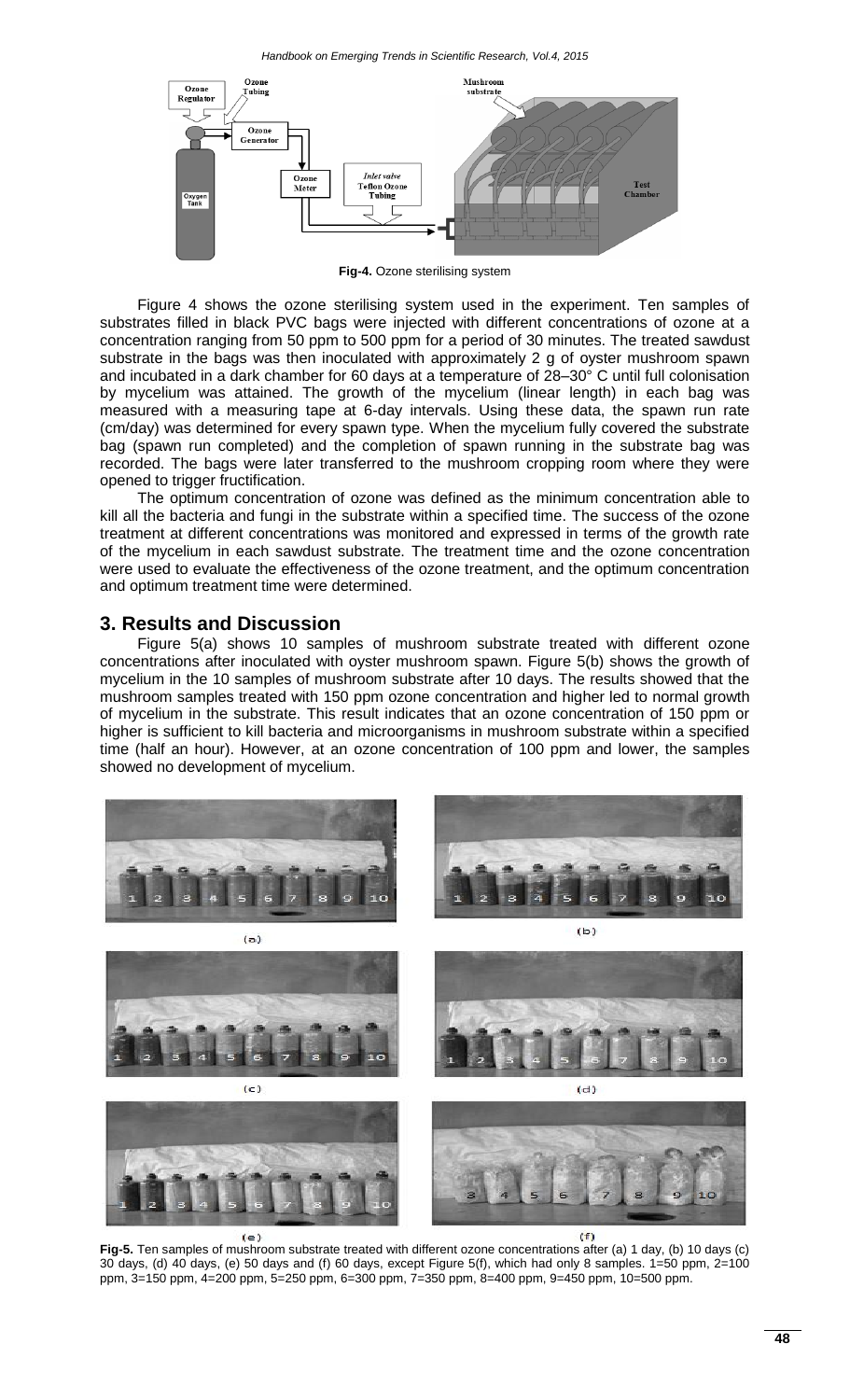Figure 5(c) shows that the substrate treated with the 150 ppm ozone concentration and higher after 30 days showed increased growth of mycelium. In contrast, the samples treated with an ozone concentration of 100 ppm and lower started to show bacterial and fungal growth. Figure 5(d) shows the mushroom samples treated with an ozone concentration of 150 ppm and higher after 40 days. As can be seen, the sample was characterised by increased growth of mycelium, which filled the entire volume of the substrate, indicating the success of the treatment. However, the sample treated with the ozone concentration of 100 ppm and lower continued to show increased fungal growth.

Figure 5(e) shows samples of mushroom substrate after 50 days. The results show that at this stage, the mushroom samples treated with the 150 ppm ozone concentration and higher started to produce mushroom roots and were therefore ready to produce mushrooms. However, the samples treated with the ozone concentration of 100 ppm and lower exhibited increased growth of fungi, and the substrate turned black and rotten. Lastly, Figure 5(f) shows the successful treatment of eight samples of mushroom substrate after 60 days. At this point, they started to produce mushrooms and were ready for harvesting after a few days. It can also be seen that the treatment with the higher concentration of ozone produced faster growth of mushrooms. The results are summarised in Table 1.

The findings of this study can be expected to benefit the mushroom-related industry by providing a new treatment method and reducing the treatment time, thereby yielding cost savings. The results point to the optimum ozone concentration level needed for treatment and the optimum treatment time. The treatment method described herein can be used to enhance existing treatment systems. The findings establish the benefits of ozone treatment and highlight its potential in large-scale mushroom cultivation.

| <b>Sample</b>  | <b>Ozone</b>           | <b>Characteristics of the mushroom substrate (days)</b> |                              |                                 |                                           |                                                         |                                                           |
|----------------|------------------------|---------------------------------------------------------|------------------------------|---------------------------------|-------------------------------------------|---------------------------------------------------------|-----------------------------------------------------------|
|                | concentration<br>(ppm) | 1                                                       | 10                           | 30                              | 40                                        | 50                                                      | 60                                                        |
| $\mathbf{1}$   | 50                     | <b>No</b><br>progress                                   | <b>No</b><br>progress        | Growth of<br>fungi              | Increased<br>growth<br><b>of</b><br>fungi | Became black<br>and rotten                              | <b>Totally</b><br>damaged                                 |
| $\overline{2}$ | 100                    | <b>No</b><br>progress                                   | <b>No</b><br>progress        | Growth of<br>fungi              | Increased<br>growth<br><b>of</b><br>fungi | Became black<br>and rotten                              | <b>Totally</b><br>damaged                                 |
| $\overline{3}$ | 150                    | <b>No</b><br>progress                                   | Normal<br>mycelium<br>growth | Increased<br>mycelium<br>growth | show<br><b>Bags</b><br>mycelium<br>growth | <b>Mycelium</b><br>growth<br>in.<br>entire<br>substrate | No sign<br>of<br>mushroom<br>pinheads                     |
| 4              | 200                    | <b>No</b><br>progress                                   | Normal<br>mycelium<br>growth | Increased<br>mycelium<br>growth | <b>Bags</b><br>show<br>mycelium<br>growth | <b>Mycelium</b><br>growth<br>in.<br>entire<br>substrate | No sign of<br>mushroom<br>pinheads                        |
| 5              | 250                    | <b>No</b><br>progress                                   | Normal<br>mycelium<br>growth | Increased<br>mycelium<br>growth | <b>Bags</b><br>show<br>mycelium<br>growth | <b>Mycelium</b><br>growth<br>in.<br>entire<br>substrate | Sixth sample<br>produce<br>to<br>mushroom<br>pinheads     |
| 6              | 300                    | <b>No</b><br>progress                                   | Normal<br>mycelium<br>growth | Increased<br>mycelium<br>growth | <b>Bags</b><br>show<br>mycelium<br>growth | <b>Mycelium</b><br>growth<br>in.<br>entire<br>substrate | Fifth sample<br>produce<br>to<br>mushroom<br>pinheads     |
| $\overline{7}$ | 350                    | <b>No</b><br>progress                                   | Normal<br>mycelium<br>growth | Increased<br>mycelium<br>growth | <b>Bags</b><br>show<br>mycelium<br>growth | <b>Mycelium</b><br>growth<br>in.<br>entire<br>substrate | Fourth<br>sample<br>to<br>produce<br>mushroom<br>pinheads |
| 8              | 400                    | <b>No</b><br>progress                                   | Normal<br>mycelium<br>growth | Increased<br>mycelium<br>growth | <b>Bags</b><br>show<br>mycelium<br>growth | <b>Mycelium</b><br>growth<br>in.<br>entire<br>substrate | Third sample<br>produce<br>to<br>mushroom<br>pinheads     |
| 9              | 450                    | <b>No</b><br>progress                                   | Normal<br>mycelium<br>growth | Increased<br>mycelium<br>growth | <b>Bags</b><br>show<br>mycelium<br>growth | <b>Mycelium</b><br>growth<br>in<br>entire<br>substrate  | Second<br>sample<br>to<br>produce<br>mushroom<br>pinheads |
| 10             | 500                    | <b>No</b><br>progress                                   | Normal<br>mycelium<br>growth | Increased<br>mycelium<br>growth | <b>Bags</b><br>show<br>mycelium<br>growth | <b>Mycelium</b><br>growth<br>in<br>entire<br>substrate  | First sample<br>produce<br>to<br>mushroom<br>pinheads     |

**Table-1.** Characteristics of mushroom substrate following ozone treatment for different periods

This cultivation method may further strengthen aspirations of commercial scale mushroom growers in Malaysia to become a major player in biotechnology frontier. This comparatively new method will give a much-needed boost to the mushroom industry worldwide. In adding, the outcomes of this project should have an impact on small and medium industry. Expected sectors that will gain mutual benefits from this project are the food, manufacturing, pharmaceutical and chemical industries. High value of mushrooms (i.e. ganoderma and shiitake that have anticancer properties) can also be produced using this method.

A very effective procedure is needed to kill the bacteria and microorganisms that accumulate inside the mushroom substrate, and complete penetration of ozone gas into the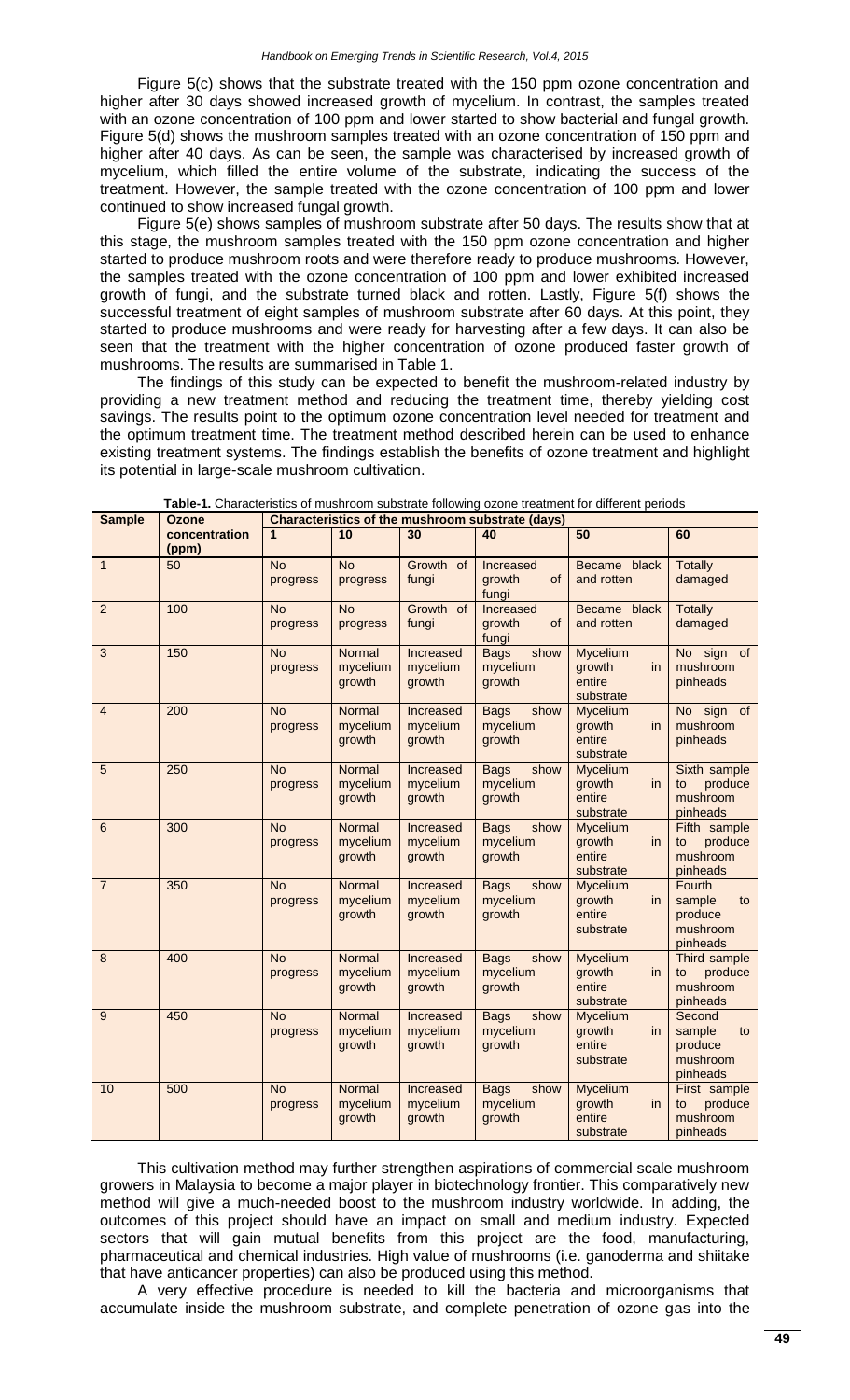whole volume of the substrate is vital. Care must be taken to ensure that the experimental environment is be suitable for the mushroom spawning process. Furthermore, during the spawning process, other factors need to be considered, such as ensuring that the operators who are conducting the experiment are bacteria free. This can be achieved by having the operators wash their hands with methylated spirit. The quality of the mushroom seeds is also important, as is the time taken to kill the bacteria. To ensure the success of the whole process, certain procedures must be strictly followed, and each step must be prepared carefully, especially during the seedling process.

The growth of mycelium in the whole volume of the substrate indicates the success of the ozone injection treatment and the elimination of bacteria. From the observations during the experiment, it can be seen that the mushroom seeds did not grow well in the substrates treated with the lower ozone treatment (50 ppm and 100 ppm). After a few days of the ozone treatment, fungi appeared at the top of the substrate, indicating the failure of the treatment and the existence of bacteria in the substrate. This can be clearly observed from the results depicted in Figures  $5(a)$  to  $5(e)$ .

There are several factors that may result in treatment failure. The first is perhaps the concentration of ozone injected into the mushroom substrate, with the amount insufficient to kill all the bacteria in the substrate. Another factor may be an insufficient treatment time for the ozone to penetrate the whole volume of the substrate and to kill all the bacteria in the substrate. Thus, at lower ozone concentrations, a longer treatment time appears to be necessary.

As clearly seen in Figures 5(a) to 5(f), the injection of higher ozone concentrations (150 to 500 ppm) yielded very good results with respect to the growth of mycelium in the substrate. The results indicate that all the bacteria in the entire volume of the mushroom substrate were killed within 30 minutes of the ozone treatment, proving the effectiveness of the ozone treatment system.

#### **4. Conclusion**

The results of this study have implications for large-scale production of mushroom cultivation in general. Based on the experimental results, the injection of ozone as a treatment system for sterilising mushroom substrate is effective, less time consuming and more costeffective than current methods. The results also reveal the optimum ozone concentration, the minimum time required for the treatment and the potential use of the system in large-scale mushroom cultivation.

Hopefully, these findings will spur innovation in the mushroom industry. The mushroom industry will be able to generate far better economic value using this method compared to conventional techniques. The success of the ozone treatment system could also lead financial institutions to disburse more loans to mushroom growers.

## **5. Acknowledgement**

The authors gratefully acknowledge the support extended by Ministry of Science, Technology and Innovation (MOSTI), Malaysia Technology Development Centre (MTDC), Ministry of Higher Education (MOHE), and the Universiti Teknologi Malaysia (UTM) for providing the seed money as for financial support during the course of this investigation and on the Research University Grant (GUP) No. Q.J130000.2523.03H59 to carry out this work.

## **References**

<span id="page-5-6"></span>Ahmad, W., 2011. Performance of oyster mushroom (Pleurotus Ostreatus) on cotton waste amended with maize and banana leaves. Pakistan Journal of Nutrition, 10(6): 509-513.

- <span id="page-5-0"></span>Aida, F., 2009. Mushroom as a potential source of prebiotics: A review. Journal Trends in Food Science & Technology, 20(11-12): 567-575.
- <span id="page-5-12"></span>Arvanitoyannis, I.S., 2012. Ozone in food processing. UK: Jonh Wiley & Sons, Ltd. pp: 201-221.
- <span id="page-5-2"></span>Bhatti, M., 2007. Growth, development and yield of oyster mushroom, pleurotus ostreatus (JACQ. EX. FR.) Kummer as affected by different spawn rates. Pak. J. Bot, 39(7): 2685-2692.
- <span id="page-5-11"></span>Bocci, V., 2009. The ozone paradox: Ozone is a strong oxidant as well as a medical drug. Medicinal Research Reviews, 29(4): 646-682.
- <span id="page-5-3"></span>Cheung, F., 2012. Plant genetics: The lingzhi mushroom genome. Nature China. China: Nature Publishing Group.
- <span id="page-5-7"></span>Chitamba, J., 2012. Evaluation of substrate productivity and market quality of oyster mushroom (Pleurotus Ostreatus) grown on different substrates. International Journal of Agricultural Research, 7(2): 100-106.
- <span id="page-5-5"></span>Ficior, D., 2006. Importance of substrat dizinfection on oyster mushroom (Pleurotus Sp.) culture. Notulae Botanicae Horti Agrobotanici Cluj-Napoca, 34(1): 48-53.
- <span id="page-5-8"></span>Jayakumar, T., 2011. In-vitro and in-vivo antioxidant effects of the oyster mushroom ( Pleurotus Ostreatus). Food Research International, 44(4): 851-861.
- <span id="page-5-1"></span>Jonathan, S., 2012. Insect and fungal pests of some mushrooms collected from university of Ibadan, Nigeria campus. Nature and Science, 10(9): 142-147.
- <span id="page-5-4"></span>Kurtzman, J. and H. Ralph, 2010. Pasteurization of mushroom substrate and other solids. African Journal of Environmental Science and Technology, 4(13): 936-941.
- <span id="page-5-10"></span>Omer, A. and P.M. Walker, 2011. Treatment of swine slurry by an ozone treatment system to reduce odor. Journal of Environmental Protection, 2(7): 867-872.
- <span id="page-5-9"></span>Royse, D.J., 2003. Cultivation of oyster mushrooms. College of agricultural sciences. The Pennsylvania State University. PA: University Park.